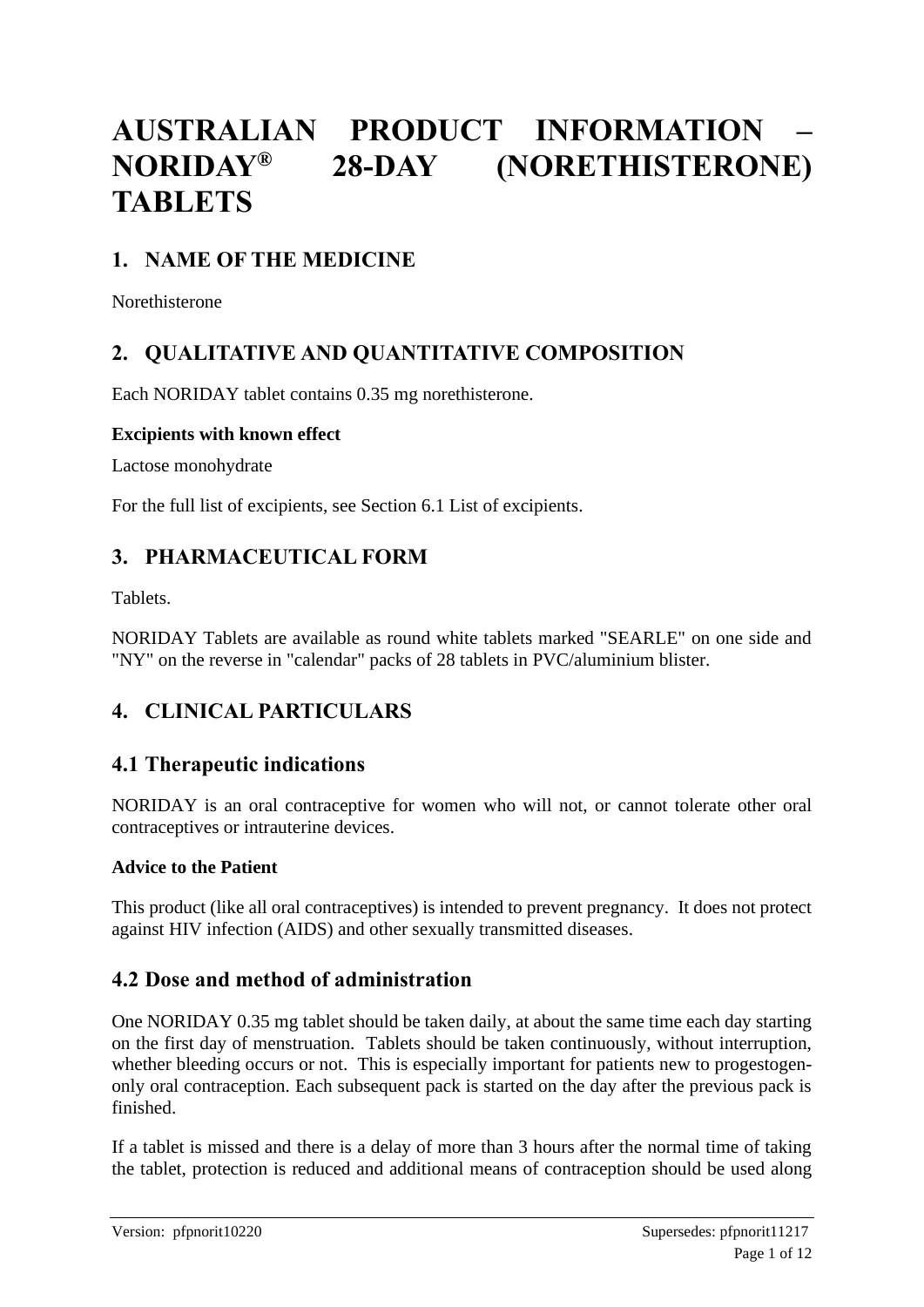with NORIDAY until menstrual bleeding occurs. The patient should be advised that if prolonged bleeding occurs, she should consult her physician.

If the patient has missed 1 or 2 tablets and does not have a period within 6 weeks of the last period, she should stop taking NORIDAY and use another method of nonhormonal contraception until pregnancy has been ruled out. If more than 2 tablets have been missed, NORIDAY should be discontinued immediately and a method of nonhormonal contraception should be used until menses has occurred or pregnancy has been excluded. Alternatively, if the patient has taken the tablets correctly, and if menses does not appear within 60 days from the last period, a method of nonhormonal contraception should be substituted until pregnancy is ruled out. The possibility of pregnancy should be considered before tablet-taking is resumed if three or more tablets have been missed.

NORIDAY may be prescribed in the postpartum period either immediately or at the first postpartum examination whether or not menstruation has resumed.

# **4.3 Contraindications**

- Thrombophlebitis, thromboembolic disorders, cerebral vascular disease, myocardial infarction, or a history of these conditions.
- Patients with liver disease or history of cholestatic jaundice of pregnancy and in Dubin-Johnson Syndrome or Rotor Syndrome.
- Hepatic adenomas or carcinomas.
- Known or suspected carcinoma of the breast and/or genital organs, or known or suspected hormone-dependent neoplasia.
- Undiagnosed abnormal genital bleeding.
- Known or suspected pregnancy.
- Sickle cell anaemia.
- Disturbed lipid metabolism.
- History of herpes of pregnancy.
- Otosclerosis with deterioration in previous pregnancy.
- Hypersensitivity to any component of the product.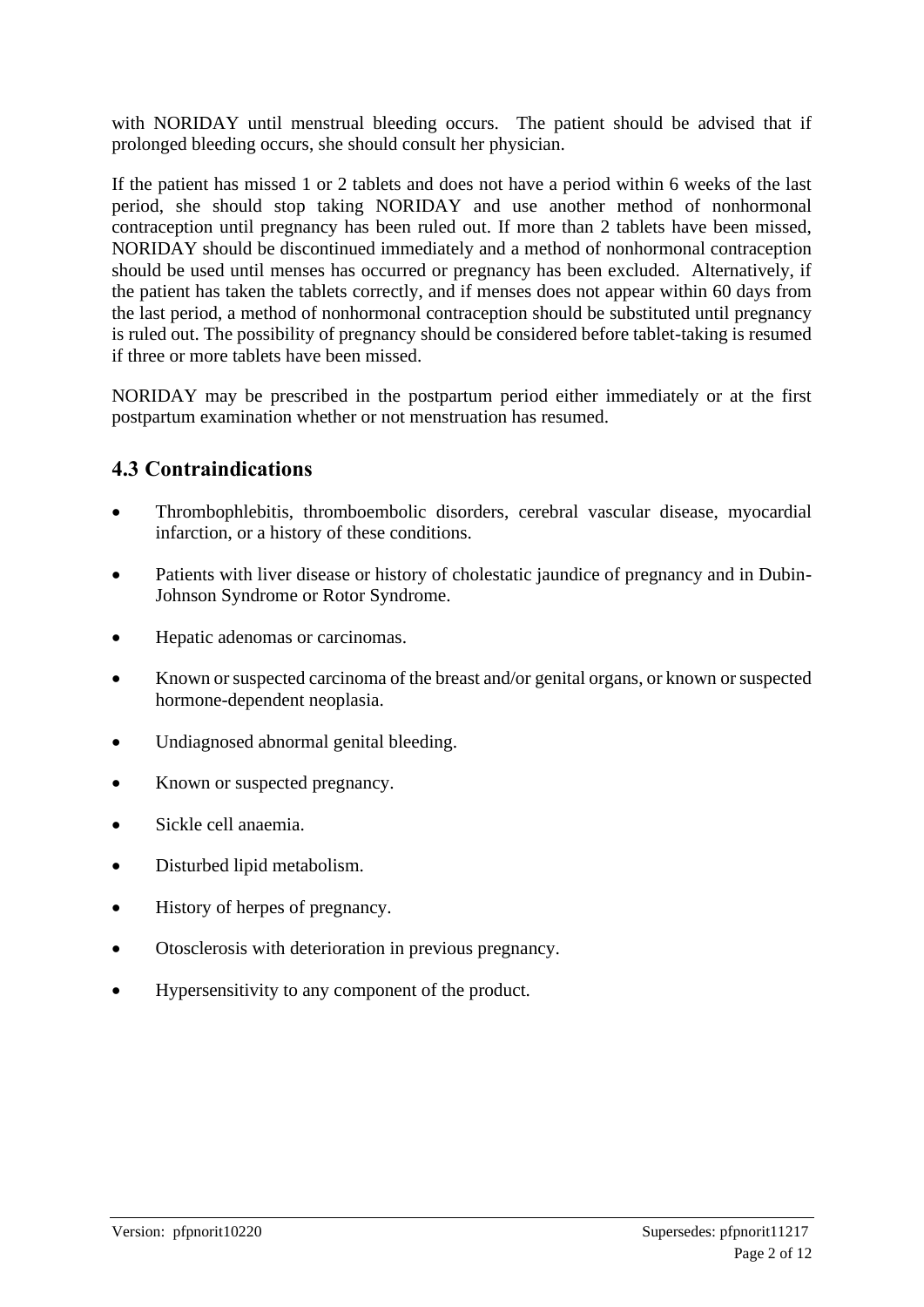# **4.4 Special warnings and precautions for use**

*The effects of long-term use with low dose single progestogen therapy remain to be determined. Until then, the same precautions (outlined below) associated with oestrogen-progestogen combination therapy should apply to progestogen-only contraceptives.*

### **General**

Before prescribing oral contraceptives, a complete medical family history and physical examination is desirable. The pre-treatment and periodic physical examinations should include special reference to blood pressure, breasts, abdomen and pelvic organs, including Papanicolaou smear and laboratory tests. Such medical examinations should be repeated periodically during the use of progestogen-only contraceptives.

The effectiveness of progestogen only oral contraceptives, such as NORIDAY, is lower than that of the sequential or combination oral contraceptives containing both oestrogen and progestogen. If 100 women utilised an oestrogen containing oral contraceptive for a period of 1 year, generally less than 1 pregnancy would be expected to occur; however, if NORIDAY had been utilised approximately 4 pregnancies might occur.

An alteration in menstrual patterns in many patients is likely to be induced by using continuous progestogens. The amount and duration of flow, and cycle length, will probably be quite variable; therefore, the physician should be alert to the possibility of other causes of irregular genital bleeding and consider adequate diagnostic measures. The patient should be advised that if prolonged bleeding occurs she should consult her physician. If one menstrual period is missed and the progestogen-only contraceptive has not been taken according to directions, or if two consecutive menstrual periods are missed, the possibility of pregnancy should be evaluated. In addition, a non-hormonal backup method of contraception should be used

The efficacy of NORIDAY may be affected when absorption is impaired by vomiting or diarrhoea. If in doubt about the absorption of a tablet, the patient should be advised to treat the incident as a missed tablet (see section 4.2 Dose and method of administration).

### **Thromboembolic Disorders**

An increased risk of thromboembolic and thrombotic disease associated with the use of oral contraceptives is well established. The physician should be alert to the earliest manifestations of thrombotic and thromboembolic disorders, e.g., thrombophlebitis, cerebrovascular disorders (including haemorrhage), myocardial infarction, pulmonary embolism, mesenteric thrombosis and retinal thrombosis. Should any of these occur or be suspected, the drug should be discontinued immediately.

A two to six fold increase in relative risk of post-operative thromboembolic complications has been reported with the use of oral contraceptives, therefore, the physician should consider discontinuing therapy at least six weeks prior to and two weeks after elective surgery. It is also recommended that oral contraceptive therapy should be discontinued during prolonged periods of bed rest.

Care should be used when prescribing progestogen-only contraceptives to women predisposed to thromboembolic disorders (e.g., a history of thromboembolic events, thrombophilia, cardiovascular disease or women who are obese or experience prolonged immobilisation).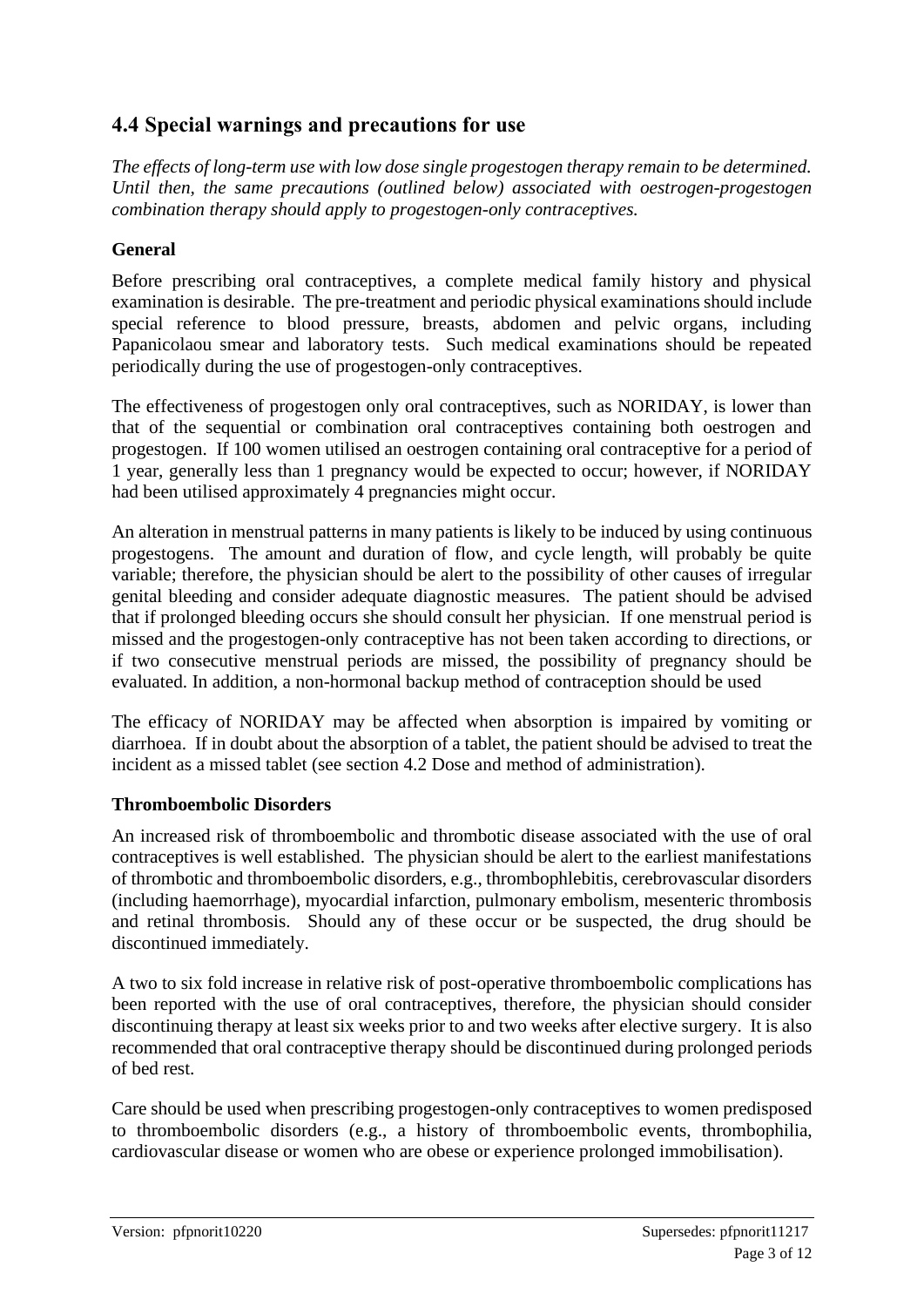### **Myocardial Infarction**

An increased risk of myocardial infarction and transient ischaemic attack associated with the use of oral contraceptives has been reported confirming a previously suspected association. Studies found that the greater the number of underlying risk factors for coronary artery disease (cigarette smoking, hypertension, hypercholesterolaemia, obesity, diabetes, history of preeclamptic toxaemia) the higher the risk of developing myocardial infarction, regardless of whether the patient was an oral contraceptive user or not. Oral contraceptives, however, were found to be an additional factor. As the risk of .myocardial infarction is substantially increased in women aged 40 or over, the use of oral contraceptives in women of this age group is not recommended.

In terms of relative risk, it has been estimated that oral contraceptive users who do not smoke (smoking is considered a major predisposing condition to myocardial infarction) are about twice as likely to have a fatal myocardial infarction as non-users who smoke.

#### **Cigarette Smoking**

Cigarette smoking increased the risk of serious adverse effects on the heart and blood vessels from oral contraceptive use. The risk increases with age particularly after 30 years and with heavy smoking (15 or more cigarettes per day) and is quite marked in women over 35 years of age. Women who use oral contraceptives should not smoke.

#### **Elevated Blood Pressure**

Susceptible women may experience a rise in blood pressure following the administration of contraceptive steroids. Blood pressure should be measured at intervals and care should be exercised in prescribing these preparations for patients with hypertension.

### **Ocular Lesions**

There have been reports of neuro-ocular lesions such as optic neuritis or retinal thrombosis with the use of oral contraceptives. Oral contraceptives should be discontinued if there is gradual or sudden, partial or complete loss of vision; onset of proptosis or diplopia; onset or aggravation of migraine or development of headache of a new pattern which is recurrent, persistent or severe; papilloedema; or any evidence of retinal vascular lesions. Appropriate diagnostic and therapeutic measures should be taken immediately.

#### **Hepatic Tumours**

Benign hepatic adenomas appear to be associated with the use of oral contraceptives. Although benign and rare, hepatic adenomas may rupture and cause death through intra-abdominal bleeding. This has been reported in short-term as well as long-term users of oral contraceptives, although one study relates risk with duration of use of the contraceptive. While hepatic adenoma is a rare lesion, it should be considered in women presenting with abdominal pain and tenderness, abdominal mass or shock.

A few cases of hepatocellular carcinoma have been reported in women taking oral contraceptives. The relationship of these drugs to this type of malignancy is not known at this time.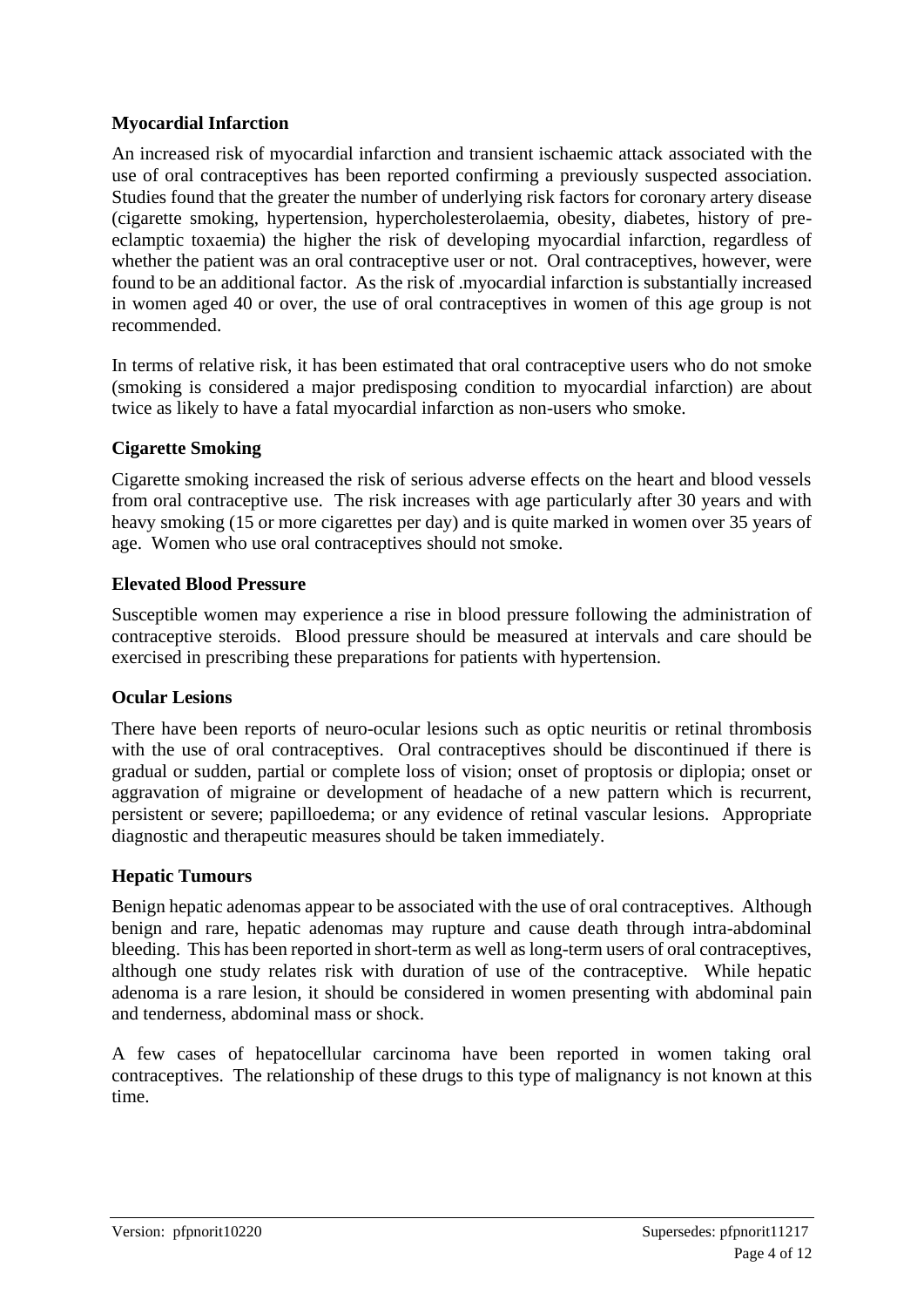### **Carcinoma of Breast**

Although there is no confirmed evidence to indicate that an increased risk of cancer is associated with the use of oral contraceptives, close clinical surveillance is nevertheless essential in all women taking these drugs.

Studies reported a slightly increased relative risk of having breast cancer diagnosed in women who are currently using combined oral contraceptives (COC) and progestin only contraceptives compared to never-users. The increased risk gradually disappears during the course of the 10 years after cessation of COC use. These studies do not provide evidence for causation. The observed pattern of increased risk of breast cancer diagnosis may be due to earlier detection of breast cancer in COC users (due to more regular clinical monitoring), the biological effects of COCs, or a combination of both. Because breast cancer is rare in women under 40 years of age, the excess number of breast cancer diagnoses in current and recent COC users is small in relation to the lifetime risk of breast cancer. Breast cancers diagnosed in everusers tend to be less advanced clinically than the cancers diagnosed in never-users. The risk of having breast cancer diagnosed in progestogen-only pill users is possibly of similar magnitude to that associated with COC. However, for progestogen-only preparations, the evidence is based on much smaller populations of users and so is less conclusive than that for COCs.

#### **Carcinoma of reproductive organs**

In cases of undiagnosed, persistent, or recurrent abnormal vaginal bleeding, appropriate diagnostic measures should be taken to eliminate the possibility of malignancy. Women with a strong family history of breast cancer or who have breast nodules, fibrocystic disease, or abnormal mammograms should be monitored with particular care.

Several epidemiological studies suggest that oral contraceptive use has been associated with an increase in the risk of cervical intra-epithelial neoplasia or invasive cervical cancer. It is not known whether the use of oral contraceptives is causative but an independent association has been consistently shown. The studies suggest that there is an "ever-used" effect in addition to the duration of use. These findings must be balanced against evidence of significant effects attributable to sexual behaviour, smoking, the presence of human papilloma virus and other factors. In view of the above, periodical cervical smears should form part of the routine follow up of women who have previously used oral contraceptives. As part of the routine counselling, advice that hormonal contraception does not protect against the transmission of sexually transmittable diseases, including human papilloma virus, should be made clear. Patients may not be aware that barrier contraceptive measures are necessary to reduce the risk of transmission of human papilloma virus.

#### **Ectopic Pregnancy**

Ectopic as well as intrauterine pregnancy may occur in contraceptive failures. However, in oral contraceptive failures, the ratio of ectopic to intrauterine pregnancies is higher than in women who are not receiving oral contraceptives, since the drugs are more effective in preventing intrauterine than ectopic pregnancies. The higher ectopic-intrauterine ratio has been reported with both combination products and progestogen-only oral contraceptives.

In addition, the symptoms of ectopic pregnancy and the adverse reactions to low dose progestogen administration (i.e. breakthrough bleeding, spotting, menstrual irregularity and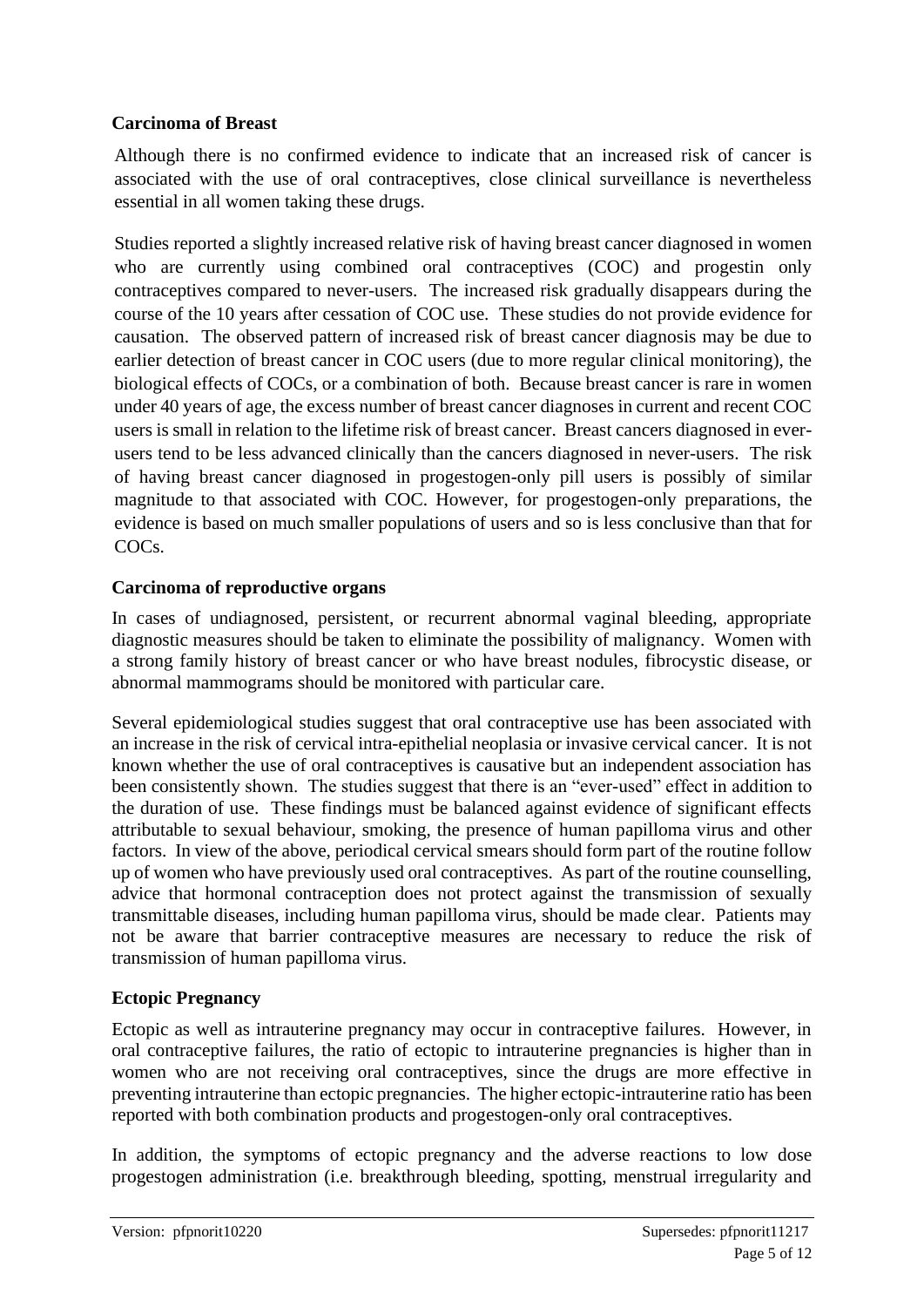amenorrhoea) are similar. The possibility of an ectopic pregnancy should be considered whenever a patient receiving a low-dose progestogen contraceptive experiences pelvic discomfort.

### **Delayed Follicular Atresia (Ovarian Cysts)**

If follicular development occurs, atresia of the follicle is sometimes delayed and the follicle may continue to grow beyond the size it would attain in a normal cycle. Generally, these enlarged follicles are asymptomatic, in some cases they may be associated with mild abdominal pain.

#### **Carbohydrate and Lipid Effects**

A decrease in glucose tolerance has been observed in a significant percentage of patients on oral contraceptives. For this reason, prediabetics and diabetics should be carefully observed while receiving oral contraceptives.

An increase in triglycerides and total phospholipids has been observed in patients receiving oral contraceptives.

#### **Liver Disease**

Women with a history of oral contraceptive related cholestasis or women with cholestasis during pregnancy are more likely to have this condition with oral contraceptive use. If these patients receive progestogen-only oral contraceptives they should be carefully monitored and, if the condition recurs, progestogen-only oral contraceptive use should be discontinued.

Progestins may be poorly metabolised in patients with impaired liver function. If progestogenonly oral contraceptives are prescribed for these patients, they should be carefully observed.

#### **Migraine/Headache**

The onset or exacerbation of migraine or development of headache with a new pattern that is recurrent, persistent, or severe requires discontinuation of progestogen-only oral contraceptives and evaluation of the cause.

Women with migraine (particularly migraine with aura) who take progestogen-only oral contraceptives may be at increased risk of stroke.

#### **Fluid Retention**

Progestogens may cause some degree of fluid retention. Conditions which might be influenced by this factor, such as epilepsy, migraine, asthma, cardiac or renal dysfunction, require careful observation.

#### **Depressive Disorder**

Oral contraceptives may cause depressive disorder. Patients with a history of depressive disorder should be carefully observed during treatment.

### **Prolonged Therapy**

Any possible influence of prolonged NORIDAY therapy on pituitary, ovarian, adrenal, hepatic or uterine function awaits further study. The age of the patient constitutes no absolute limiting factor, although treatment with NORIDAY may mask the onset of the climacteric.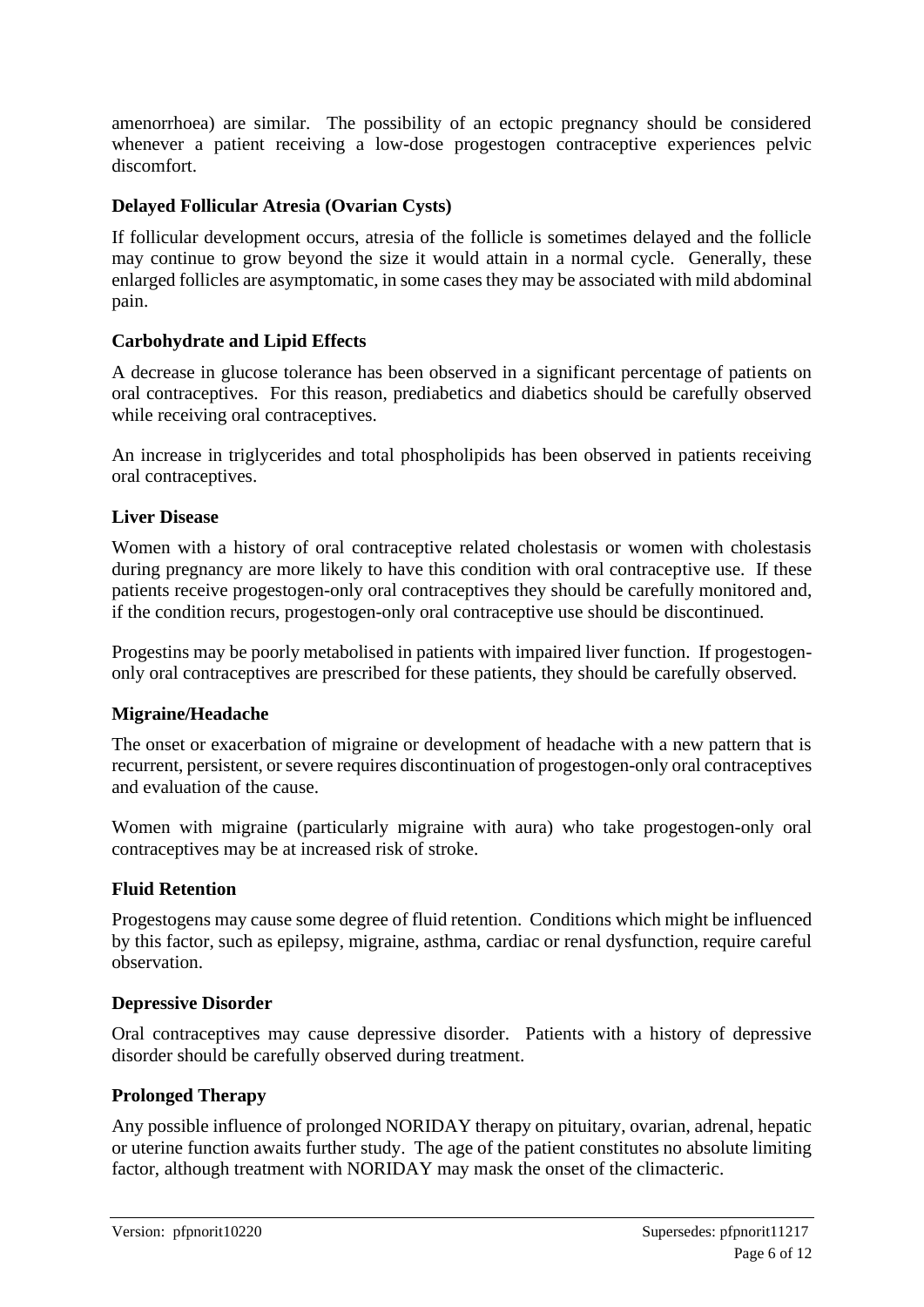#### **Use in the elderly**

No data available.

#### **Paediatric use**

Use of this product before menarche is not indicated.

#### **Effects on laboratory tests**

The pathologist should be advised of NORIDAY therapy when relevant specimens are submitted.

# **4.5 Interactions with other medicines and other forms of interactions**

The effectiveness of progestin-only pills may be reduced by hepatic enzyme-inducing drugs such as phenytoin, primidone, carbamazapine, barbiturates, rifampicin and other antibiotics such as ampicillin and griseofulvin, some protease inhibitors, and possibly St. John's wort. During concomitant use of progestogen-only oral contraceptives and substances that may affect the contraceptive efficacy of progestogen-only oral contraceptives, it is recommended that a non-hormonal back-up method of birth control be used in addition to the regular intake of NORIDAY. Use of a non-hormonal back-up method of birth control is advisable after discontinuation of substances that have led to induction of hepatic microsomal enzymes. It may take several weeks until enzyme induction has subsided, depending on dosage, duration of use, and rate of elimination of the inducing substance. For women receiving long-term therapy with hepatic enzyme inducers, another method of contraception should be considered.

Other mechanisms which may affect the contraceptive efficacy of progestogen-only oral contraceptives include any substance that reduces gastrointestinal transit time.

The prescribing information of concomitant medications should be consulted to identify potential interactions.

NORIDAY should be administered at least 2 hours apart from antacids, as antacids may impair the absorption of NORIDAY.

# **4.6 Fertility, pregnancy and lactation**

#### **Effects on fertility**

No data available.

#### **Use in pregnancy – Pregnancy Category [B3]**

Animal studies have shown that high doses of progestogens can cause masculinization of the female foetus.

#### **Use in lactation**

Numerous studies have evaluated progestogen-only oral contraceptive use in breast-feeding women and their infants. Small amounts of progestins and/or their metabolites have been identified in the milk of nursing mothers. Very rarely, adverse effects on the child have been reported, including jaundice.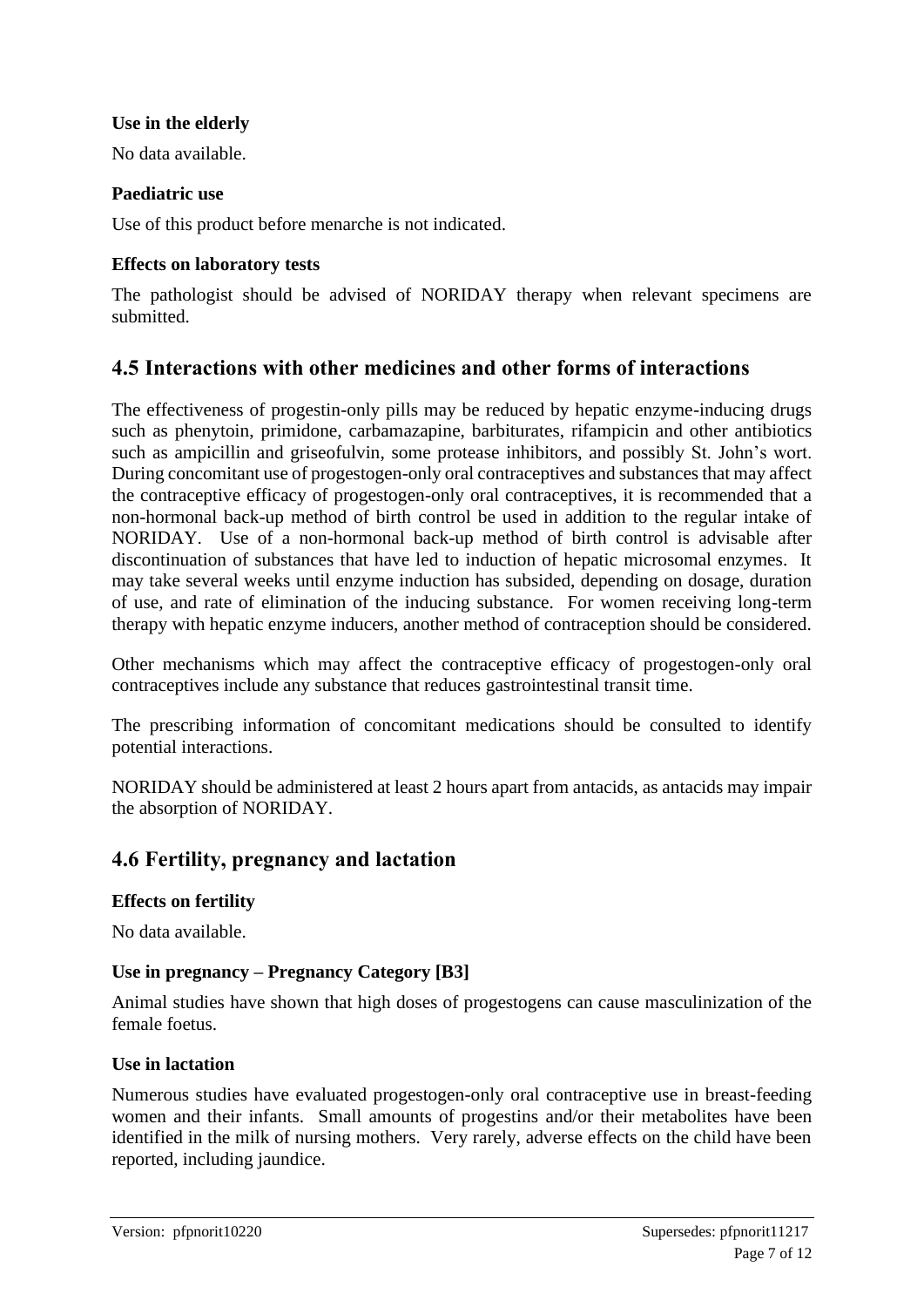# **4.7 Effects on ability to drive and use machines**

The effects of this medicine on a person's ability to drive and use machines were not assessed as part of its registration.

# **4.8 Adverse effects (undesirable effects)**

#### **Adverse Reaction by System Organ Class**

#### *Reproductive system and breast disorders*

Amenorrhea, breakthrough bleeding/spotting, menstrual irregularities, breast pain, enlargement, tenderness, secretion; galactorrhea; ectopic pregnancy; delayed follicular atresia; vaginal discharge; vaginitis, masculinisation of the female foetus, change in cervical erosion.

#### *Neoplasms benign, malignant and unspecified (incl cysts and polyps)*

Hepatic adenoma.

#### *Metabolism and nutrition disorders*

Glucose intolerance, changes in appetite (increase or decrease), exacerbation of porphyria.

#### *Psychiatric disorders*

Mood Disturbances, mental depression, decreased libido.

#### *Nervous system disorders*

Headache, including severe headache, dizziness, nervousness.

#### *Eye disorders*

Retinal vascular thrombosis.

#### *Vascular disorders*

Pulmonary embolism, venous thromboembolism; including deep vein thrombosis and thrombophlebitis, myocardial infarction, stroke.

#### *Gastrointestinal disorders*

Abdominal pain, abdominal cramps, abdominal distention, nausea, vomiting, gastrointestinal disturbance.

#### *Hepato-biliary disorders*

Cholestasis, cholestatic jaundice.

#### *Skin and subcutaneous tissue disorders*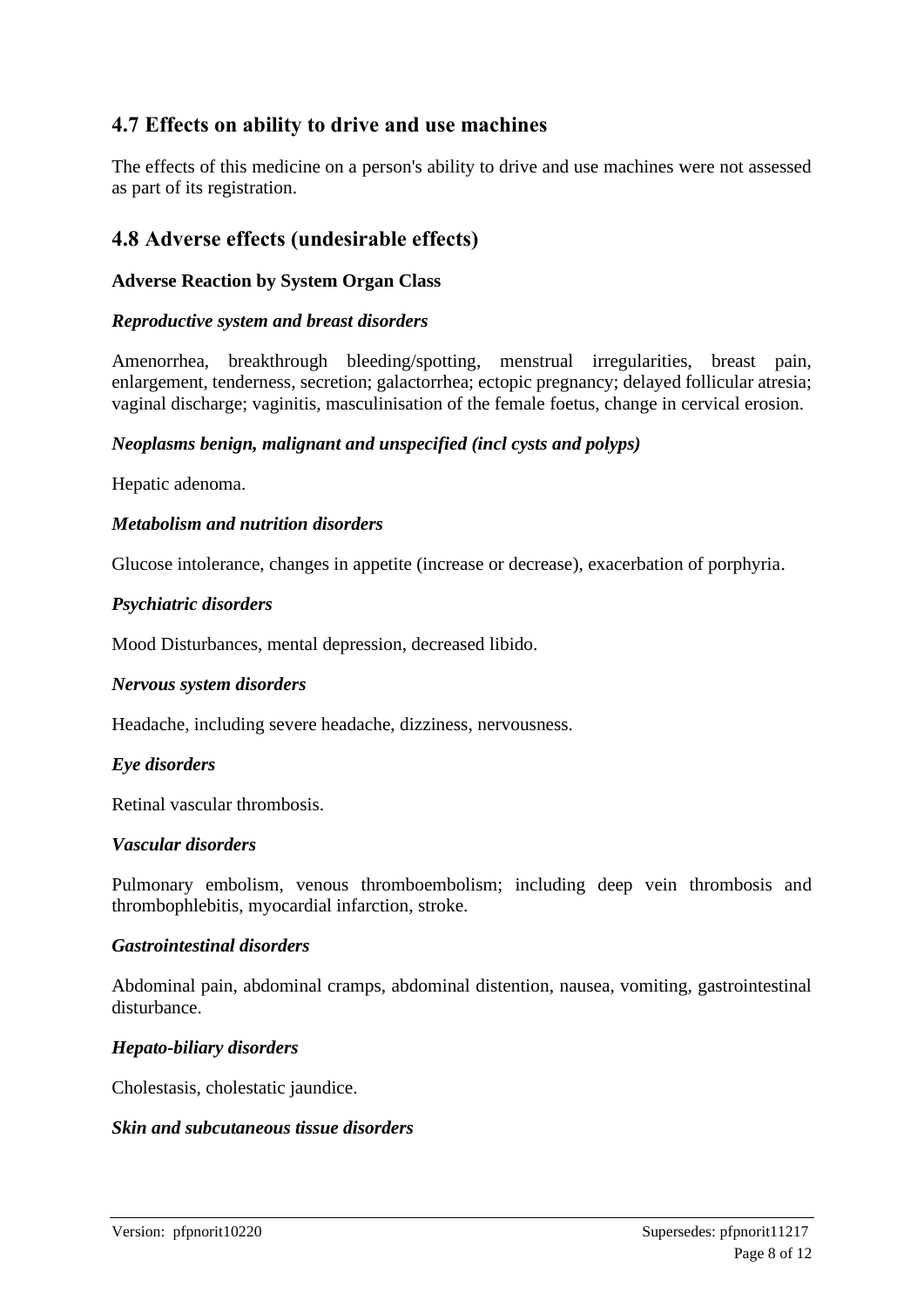Acne, alopecia, hirsutism, chloasma/melasma that may persist, rash (allergic) with or without pruritus.

### *Musculoskeletal, connective tissue and bone disorders*

Leg cramp, pain.

#### *Immune system disorders*

Anaphylactic/anaphylactoid reactions including urticaria, throat tightness, facial edema.

#### *General disorders and administration site reactions*

Fatigue, oedema.

#### *Investigations*

Increased AST, ALT, bilirubin, decreased HDL, increased blood pressure, changes in weight (increase or decrease).

#### **Reporting suspected adverse effects**

Reporting suspected adverse reactions after registration of the medicinal product is important. It allows continued monitoring of the benefit-risk balance of the medicinal product. Healthcare professionals are asked to report any suspected adverse reactions at [www.tga.gov.au/reporting](http://www.tga.gov.au/reporting-problems)[problems.](http://www.tga.gov.au/reporting-problems)

# **4.9 Overdose**

Exact toxic doses have not been determined. When oral contraceptives are the sole medication taken as an acute overdose, the patient may remain clinically well. Overdosage may cause nausea, vomiting, breast tenderness, dizziness, fatigue, somnolence and withdrawal bleeding may occur in females.

In the case of overdosage or accidental ingestion, the patient should be observed and given supportive treatment, as there is no specific antidote*.* 

For information on the management of overdose, contact the Poisons Information Centre on 13 11 26 (Australia).

# **5. PHARMACOLOGICAL PROPERTIES**

# **5.1 Pharmacodynamic properties**

### **Mechanism of action**

Norethisterone is a synthetic steroidal progestogen oral contraceptive. The mechanism of conception control is not known. Suggested mechanisms of action are increased viscosity of the cervical mucus, changes in the endometrium making it unsuitable for nidation to take place, some inhibition of the secretion of pituitary gonadotrophins.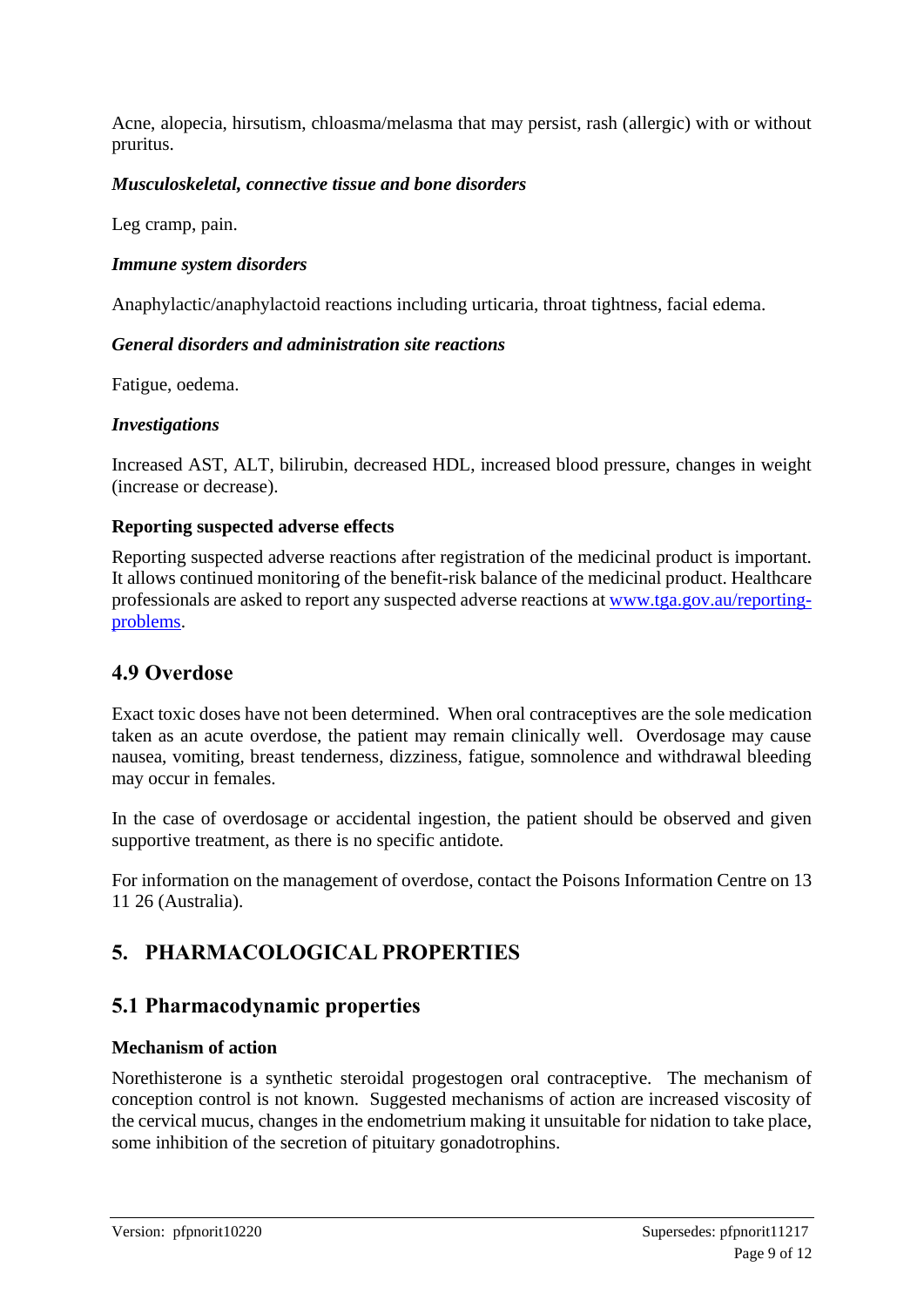### **Clinical trials**

No data available.

# **5.2 Pharmacokinetic properties**

No data available.

# **5.3 Preclinical safety data**

#### **Genotoxicity**

No data available.

### **Carcinogenicity**

No data available.

# **6. PHARMACEUTICAL PARTICULARS**

# **6.1 List of excipients**

Magnesium stearate

Povidone

Maize starch

Lactose monohydrate.

# **6.2 Incompatibilities**

Incompatibilities were either not assessed or not identified as part of the registration of this medicine.

# **6.3 Shelf life**

In Australia, information on the shelf life can be found on the public summary of the Australian Register of Therapeutic Goods (ARTG). The expiry date can be found on the packaging.

# **6.4 Special precautions for storage**

Stored below 25°C.

### **6.5 Nature and contents of container**

NORIDAY Tablets are presented in "calendar" packs of 28 tablets in PVC/aluminium blister.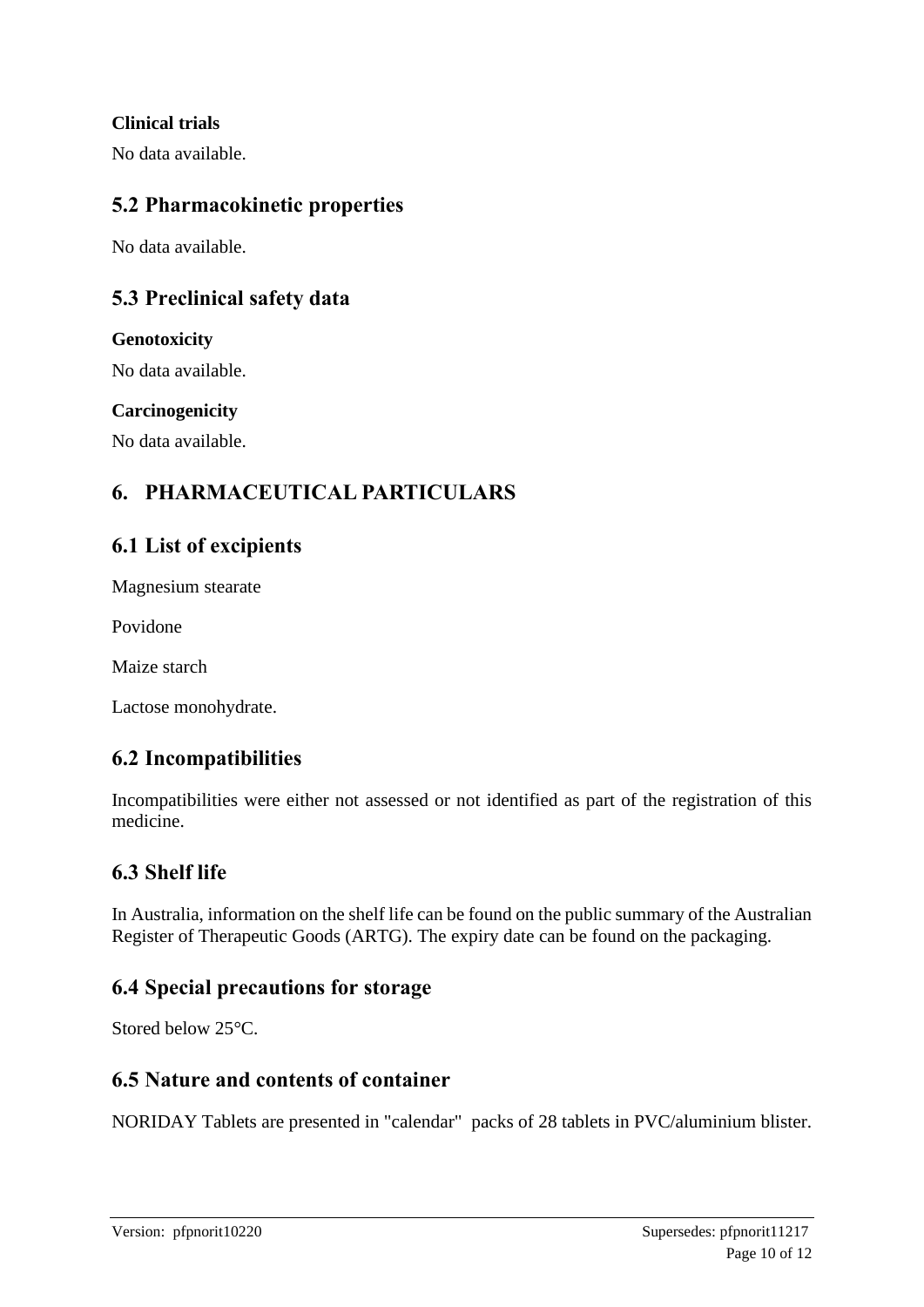# **6.6 Special precautions for disposal**

In Australia, any unused medicine or waste material should be disposed of by taking to your local pharmacy.

# **6.7 Physicochemical properties**

### **Chemical structure**

The chemical name of norethisterone is 17-hydroxy-19-nor-17α-pregn-4-en-20-yn-3-one. The chemical structure of norethisterone is shown below. The empirical formula is  $C_{20}H_{26}O_2$  and the molecular weight is 298.4.



Norethisterone (B.P.) is a white to creamy-white odourless crystalline powder with a slightly bitter taste, insoluble in water and sensitive to light.

### **CAS number**

68-22-4

# **7. MEDICINE SCHEDULE (POISONS STANDARD)**

S4 (Prescription only medicine)

# **8. SPONSOR**

Pfizer Australia Pty Ltd Level 17, 151 Clarence Street Sydney NSW 2000 Toll Free Number: 1800 675 229 www.pfizer.com.au

# **9. DATE OF FIRST APPROVAL**

9 March 1993